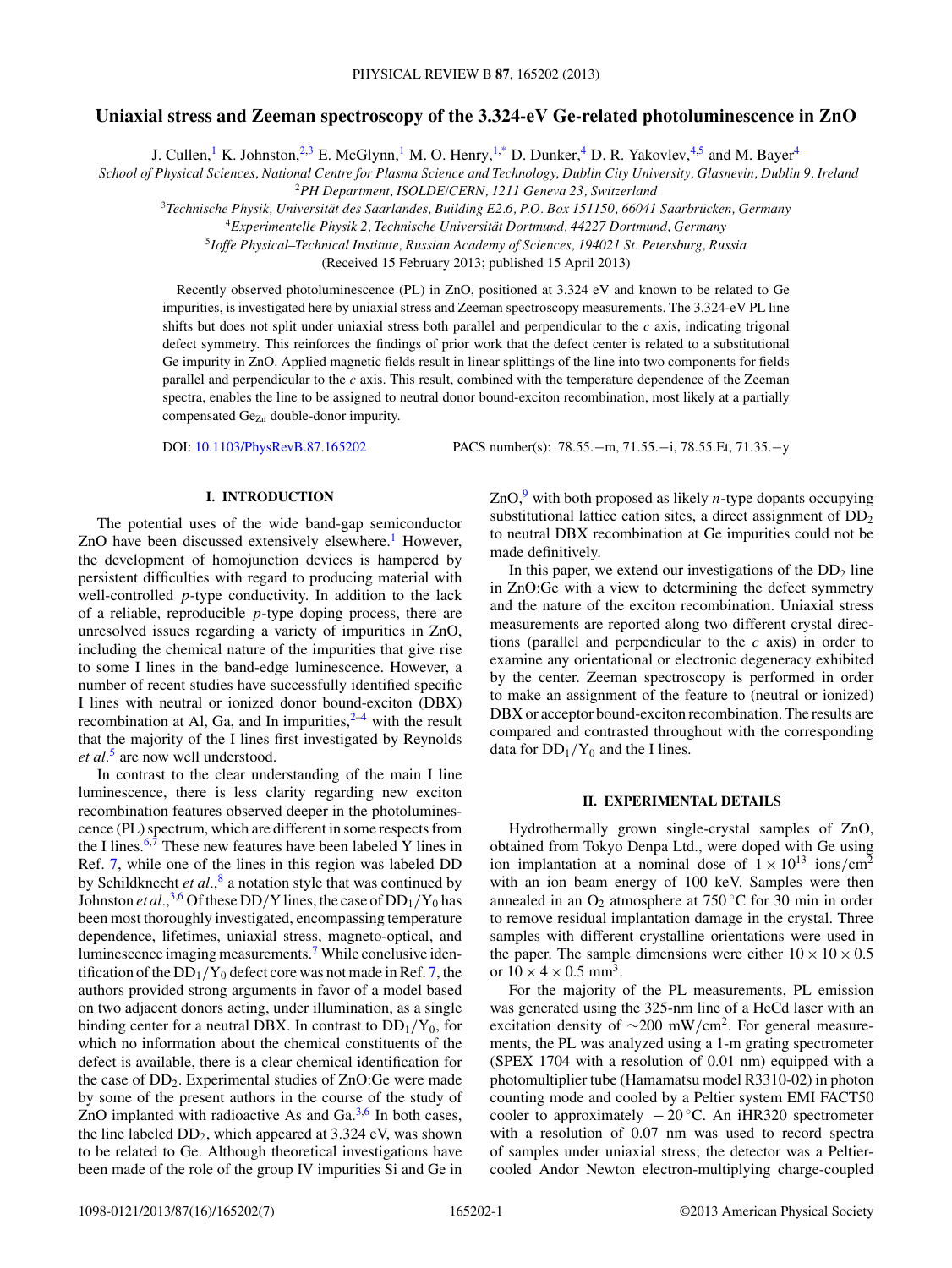device (CCD) cooled to  $-30$  °C. For PL measurements at the On-Line Isotope Mass Separator facility (ISOLDE) in the European Organisation for Nuclear Research (CERN), the luminescence was analyzed by a SPEX 0.75-m grating spectrometer with a resolution of 0.01 nm equipped with a liquid nitrogen-cooled Jobin-Yvon CCD detector. In all cases, closed-cycle cryostats (either a SHI-950-5 or a SHI-950, both from Janis Corp.) were used to cool the samples to temperatures in the range 4–20 K.

Magneto-optical measurements of the Zeeman splitting were made using a split-coil magnet cryostat from Oxford Instruments generating magnetic fields up to 7 T; as an excitation source, the second harmonic (using an LBO crystal) of an optically pumped (Verdi 10 W laser from Coherent) Ti:sapphire laser from Tekhnoscan was used with a wavelength of 355 nm and ∼50-mW power, and the PL was analyzed with a Horiba U1000 double monochromator, at a resolution of 0.01 nm, equipped with a R943-02 Hamamatsu photomultiplier tube. Sample temperatures in the range 5–10 K were used in the magneto-optical measurements.

For uniaxial stress measurements, vertically aligned samples were mounted in shallow slots cut to the thickness of the samples in the faces of two stainless steel pistons in a stress apparatus described in Ref. [10.](#page-6-0) A piezoelectric load cell (Bofors KRA-1) produced an output voltage proportional to the force applied on the sample through a push rod. A steel ball bearing was used at the base of the load cell to transfer the force of the spring-loading mechanism without transferring the twisting motion of the threaded bar to the piston. The sample temperature for the uniaxial stress measurements was 10 K.

#### **III. RESULTS**

## **A. Photoluminescence**

All Tokyo-Denpa ZnO samples used in this paper produced similar PL spectra. The PL spectrum of an as-received *c*-plane sample is shown in Fig. 1(a) alongside that of a *c*-plane sample doped with Ge via ion implantation, as detailed earlier. The DD<sub>2</sub> emission feature  $\sim$ 3.324 eV was observed in all three samples implanted with Ge that we produced for this paper and in other ZnO:Ge samples produced in earlier studies. $3,6$  Also observed near the  $DD_2$  feature and at slightly higher energies is the line labeled  $DD_1$  in the figure, which was the subject of extensive study recently.<sup>[2,](#page-5-0)[7](#page-6-0)</sup> We use the label  $DD_1/Y_0$  for this line hereafter. The changes in the near-band-edge DBX emission lines under annealing are not part of this paper, and no further comment is made on these lines except to compare their shifts under stress and their intensities relative to their longitudinal optical (LO) replicas with those of the main subject of the paper, the  $DD_2$  line.

The low-temperature PL spectrum in Fig.  $1(b)$  shows  $DD_2$ and some associated features at lower energies that are present only in Ge-doped samples. In addition to a prominent LO phonon replica peak ∼3.252 eV (at a separation of ∼72 meV from DD<sub>2</sub>), there are two features centered ∼3.262 eV. This coincides with the position at which an LO phonon replica of  $DD_1/Y_0$  should occur, but the latter is extremely weak.<sup>[7](#page-6-0)</sup> The low thermal binding energy exhibited by  $\mathrm{DD_2}^6$  $\mathrm{DD_2}^6$  is also observed for these features (shown in the Fig.  $1(b)$  inset), and we



FIG. 1. (Color online) (a) PL spectra of ZnO (i) after implantation with Ge and (ii) as received. Shown in more detail in panel (b) is the region of the spectrum where the  $DD<sub>2</sub>$  line is observed in ZnO:Ge. Spectra of the TES lines and the  $1_{LO}$  replica of  $DD<sub>2</sub>$  for different temperatures in the range 4–10 K are included in panel (b).

attribute the lines to two-electron satellite (TES) lines of DD2. Our assignment of PL features to TES transitions involving  $DD<sub>2</sub>$  is based on donor behavior for the  $DD<sub>2</sub>$  center; this is corroborated later from Zeeman spectroscopy measurements.

In order to facilitate subsequent discussion, we include in Table [I](#page-2-0) the principal spectroscopic data for  $DD_2$ , along with the corresponding values, where they are available, for several of the I lines and other DD*/*Y lines reported in Ref. [7.](#page-6-0) The data include the line energy, the exciton localization with respect to the free exciton energy 3.3759-eV *E*loc, the thermal binding energy  $E_a$ , and the TES line separations  $\Delta E(1s-2p)$ and  $\Delta E(2s-2p)$ . The Huang-Rhys parameter *S* values for the intensity ratios of the LO replicas relative to their respective zero-phonon line are also listed, as are the shift rates under stress *δE/δP*, described later.

### **B. Uniaxial stress spectroscopy**

Uniaxial stress measurements can provide unique insight into the orientational and electronic degeneracy of exciton recombination centers[.11](#page-6-0) For this paper, uniaxial compression was applied (1) along the *c*-axis direction [0001], for which the overall crystal symmetry is unchanged under stress, and (2) perpendicular to the *c* axis along the [1-210] direction, which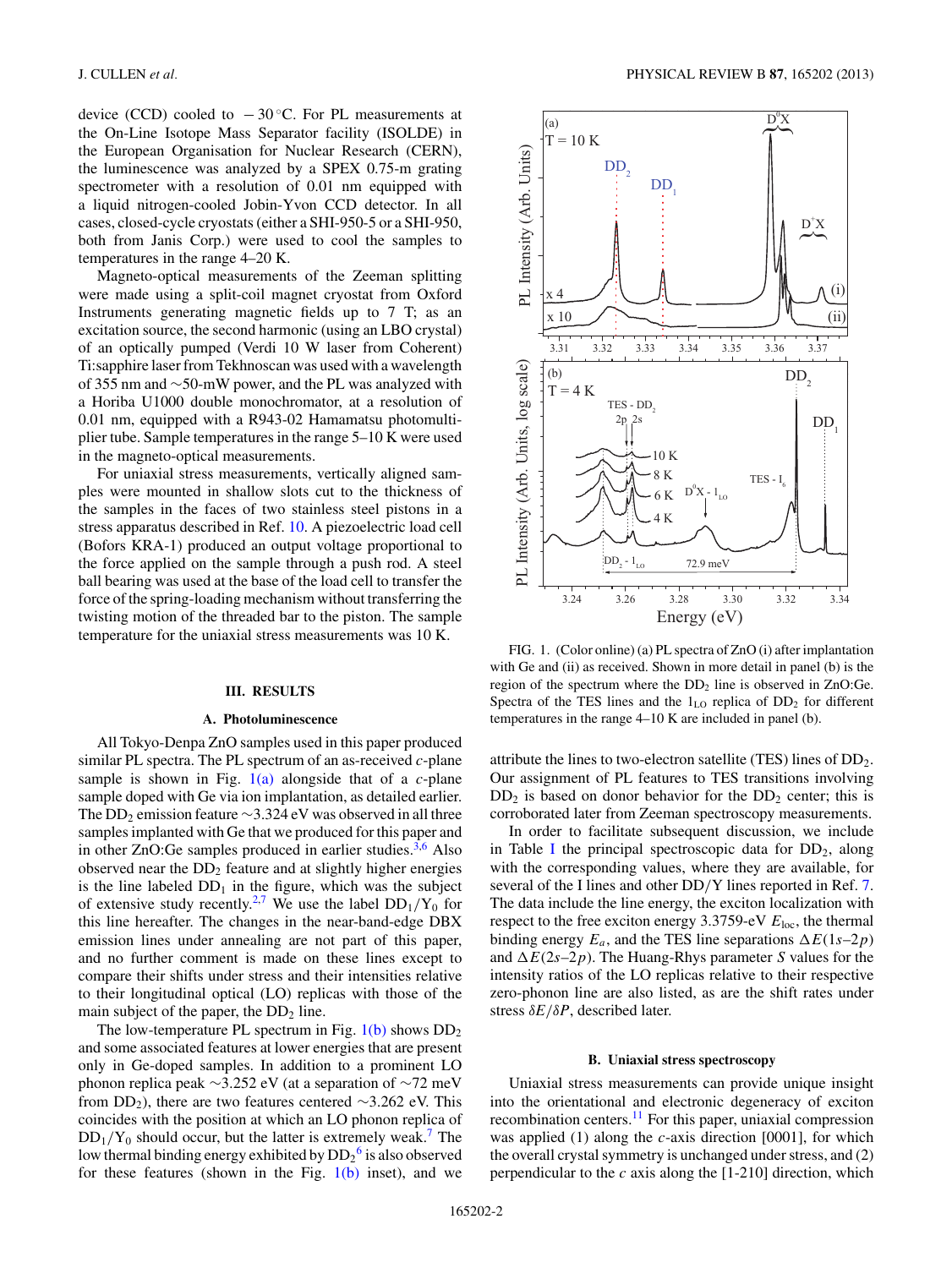<span id="page-2-0"></span>TABLE I. Spectroscopic data for the main I lines and Y lines reported in Ref. [7](#page-6-0) are given in rows 2 to 8 and columns 2 to 8. The data for  $DD_2$  in the final row and the shift rate for  $I_6$  in the final column were obtained in this paper or reported in Ref. [6.](#page-6-0) Missing values are due either to the measurements not having been reported to date (—) or to the line intensities being too low ( $\bullet$ ). The  $\Delta E(1s - 2p)$  and  $\Delta E(2s - 2p)$ TES identifications for  $DD_1/Y_0$  are given as provisional (Ref. [7\)](#page-6-0).

| Line            | Energy<br>(eV) | $E_{\rm loc}$<br>(meV) | $E_a$<br>(meV) | $\Delta E(1s-2p)$<br>(meV) | $\Delta E(2s-2p)$<br>(meV) | S<br>$(I_{LO}/I_{ZPL})$ | $\delta E/\delta P \parallel c$<br>(meV/GPa) | $\delta E/\delta P \perp c$<br>(meV/GPa) |
|-----------------|----------------|------------------------|----------------|----------------------------|----------------------------|-------------------------|----------------------------------------------|------------------------------------------|
| $I_4$           | 3.3628         | 13.1                   | 13             | 34.1                       | $-0.9$                     | 0.052                   | 2.79                                         |                                          |
| $I_6$           | 3.3612         | 15.8                   | 15             | 38.8                       | 0.8                        | 0.058                   | 2.84                                         | $-1.81$                                  |
| $I_8$           | 3.3598         | 16.1                   | 16             | 42.1                       | 1.4                        | $\bullet$               | 2.99                                         |                                          |
| $I_9$           | 3.3567         | 19.2                   | 19             | 50.6                       | 4.0                        | 0.067                   | 3.37                                         |                                          |
| $Y_2$           | 3.3465         | 29.4                   | $\bullet$      | $\bullet$                  |                            | $\bullet$               | 1.95                                         |                                          |
| $Y_1$           | 3.3363         | 39.6                   | 12             |                            |                            | $\bullet$               | 2.15                                         |                                          |
| $DD_1/Y_0$      | 3.3328         | 43.1                   | 12             | 63.4                       | 0.8                        | 0.004                   | 2.09                                         |                                          |
| DD <sub>2</sub> | 3.3238         | 53.2                   | 2.9            | 62.9                       | 1.8                        | 0.02                    | 2.93                                         | $-1.37$                                  |

reduces the crystal symmetry from  $C_{6v}$  to  $C_{2v}$ . Samples of different orientations were purchased in order to accommodate different stress directions.

A comprehensive study of the behavior of four I lines and three Y lines for stress parallel to the *c* axis was carried out by Wagner *et al.*[7](#page-6-0) In order to make a direct comparison of our  $DD<sub>2</sub>$  data with that full set of data, we normalized the shift rate of  $I_6$  in our measurements to that given for  $I_6$  in Ref. [7](#page-6-0) as a calibration for our stress values. With this calibration, a neighboring line I8a is found to shift at 2.88 meV*/*GPa, close to the value of 2.99 meV/GPa reported for  $I_8$  in Ref. [7,](#page-6-0) which validates the calibration. Our uniaxial stress data for  $DD<sub>2</sub>$  are presented in Fig. 2. The slight curvature in the line shifts for low stresses is present in similar studies of  $ZnO.<sup>7,12</sup>$  $ZnO.<sup>7,12</sup>$  $ZnO.<sup>7,12</sup>$  The spectra of  $DD_2$  for stress parallel to the *c* axis are shown in Fig. 2(a), where a shift toward higher energies is observed, the data for which are plotted in Fig.  $2(b)$ . The shift rate of the line for this stress direction is  $\delta E/\delta P = +2.93$  meV/GPa. There is little change in the line width or intensity for this stress direction.

The spectra for stress perpendicular to the *c* axis, along the  $[1-210]$  direction, are shown in Fig.  $2(c)$ , and the data are plotted in Fig.  $2(d)$ . A small negative shift is observed for this stress direction compared to the larger positive shift rate for stress parallel to the *c* axis. Data for the low-stress regime only are available due to the tendency for samples to break for stresses along the [1-210] direction. The shift rate  $\delta E/\delta P = -1.35$  meV/GPa is estimated for stresses up to 150 MPa. The  $I<sub>6</sub>$  line (not shown) is found to shift at a rate of − 0.81 meV*/*GPa. Detailed PL data for individual I lines under stress perpendicular to the *c* axis have not been published elsewhere to date, although a negative shift for this stress direction was observed for unresolved luminescence lines as part of a photoreflectance study in 1970.<sup>12</sup>

## **C. Zeeman spectroscopy**

Magneto-optical measurements were made for two geometries: (1) **B**  $\parallel$  **c** and **E**  $\perp$  **c** and (2) **B**  $\perp$  **c** and **E**  $\parallel$  **c**. As strong selection rules restrict the number of allowed transitions in each case, a schematic energy level diagram is given in Fig.  $3(a)$ , which indicates the allowed and forbidden transitions of a DBX for the two cases; this is used later in the discussion of the data.

Figure [3](#page-3-0) also shows the PL spectra of the  $DD_2$  line under zero field and for magnetic field values of 3, 5, and 7 T for the field parallel (b) and perpendicular (c) to the *c* axis. Although the line lies on top of a varying background luminescence, a clear splitting is observed for **B**  $\perp$  **c**. For **B**  $\parallel$  **c**, the magnetic field effect is weaker, with the line only broadening. The two components for **B**  $\perp$  **c** in Fig. [3\(c\)](#page-3-0) maintain approximately the same intensity ratio as the field increases (i.e., no thermalization is observed between the two lines as their



FIG. 2. (a) PL spectra and (b) energy of the line maxima of  $DD_2$ under uniaxial stress along the *c* axis. The spectra and data for stress perpendicular to the *c* axis applied along the [1-210] direction are shown in panels (c) and (d), respectively. Spectra have been vertically shifted for clarity. Dotted lines in panels (b) and (d) correspond to linear fits to the line energies. Note the different ranges for stress applied parallel and perpendicular to the *c* axis.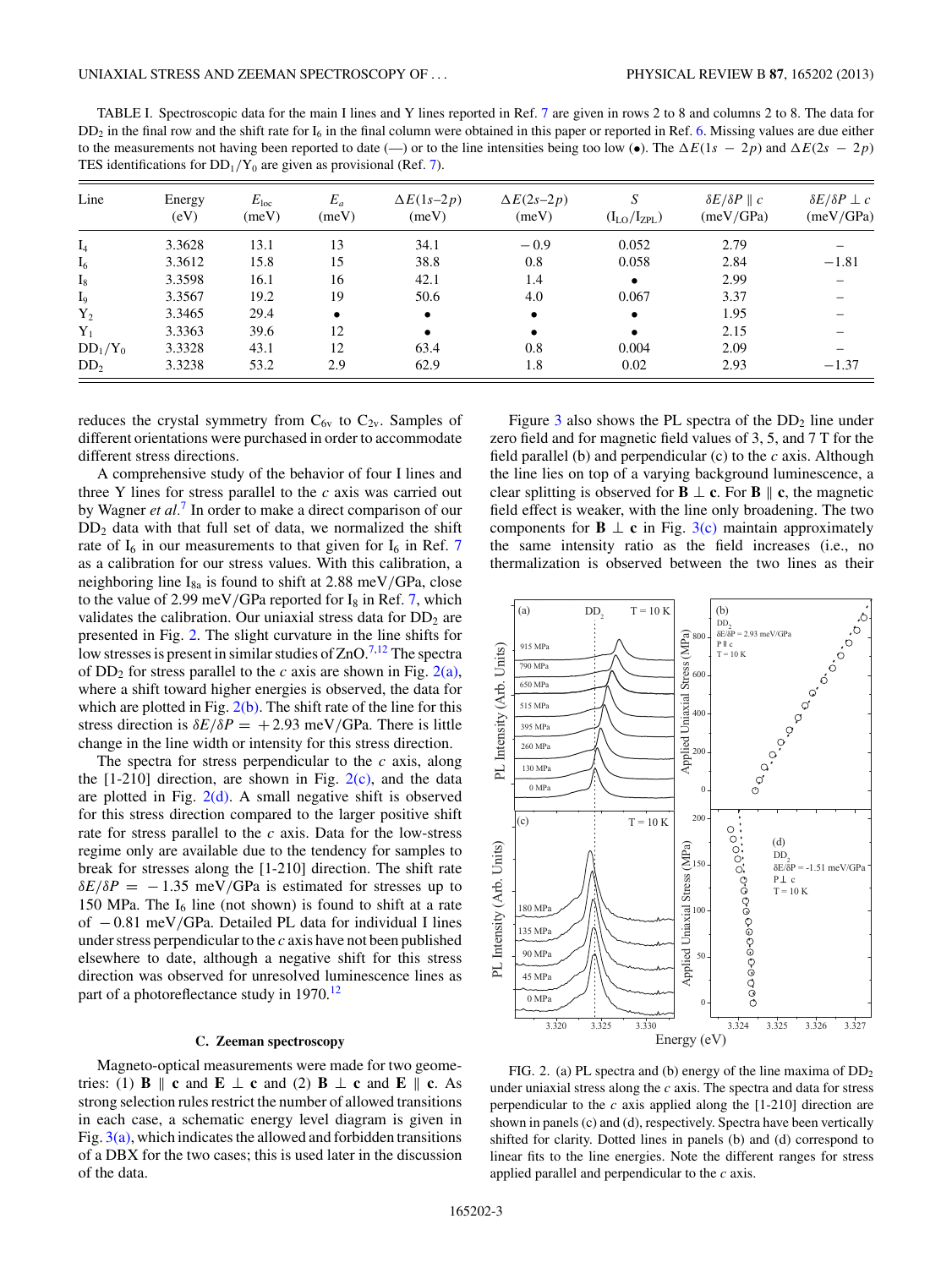<span id="page-3-0"></span>

FIG. 3. (a) Schematic energy levels for the ground and excited states of a neutral DBX under magnetic fields parallel (left) and perpendicular (right) to the ZnO *c* axis. The solid vertical arrows indicate the allowed transitions, while dashed lines indicate forbidden transitions for the conditions used. The identifications of the observed lines with the allowed transitions are shown by the dotted lines. PL spectra are shown for the DD<sub>2</sub> line measured in the magnetic field applied (b) parallel and (c) perpendicular to the *c* axis for  $\mathbf{B} = 0, 3, 5$ , and 7 T. Spectra of the DD<sub>2</sub> line for temperatures between 5 and 8 K and **B** = 7 T are shown in panel (d) for **B**  $\perp$  **c**. The line just above 3.326 eV in the 7-T spectrum of panel (b) is part of the  $I_6$  TES lines.

separation increases), and each component maintains the full width at half maximum of the zero field emission (*<*0.3 meV). The absence of excited state thermalization is confirmed by the temperature-dependent Zeeman spectra shown in Fig. 3(d). Although only a limited temperature range was accessible, the spectra show an unchanging relative intensity between the split components as the temperature is changed. Hence, the splitting observed in Fig.  $3(c)$  occurs mainly (if not exclusively) in the ground state of the transition. The significance of this finding is discussed later. The values obtained from the data for the splitting of DD2 under a magnetic field are 0.04 meV*/*T for  $\mathbf{B} \parallel \mathbf{c}$  and 0.12 meV/T for  $\mathbf{B} \perp \mathbf{c}$ .

## **IV. DISCUSSION**

Radiotracer data presented in Ref. [3](#page-6-0) led to the assignment of the  $DD_2$  feature as related to a single substitutional  $Ge_{Zn}$ impurity. The very low thermal binding energy of 2.9 meV for the center was reported in a later paper. $6$  The localization energy increases with temperature in a manner similar to that of  $DD_1/Y_0$ ,<sup>[7](#page-6-0)</sup> and the position of the line in the same spectral region as the group of Y lines with somewhat similar thermal properties, which differ from those of the well-understood I lines, suggests that these PL centers may constitute a distinct group with some as-yet-unknown common features distinct from those of the I lines. The data in Table [I,](#page-2-0) however, do not all support this broad division of the PL into two groups of lines. For example, while the thermal binding energies of the DD*/*Y lines are quite similar to each other, and distinctly different from those of the I lines, anomalies in the intensity ratio of the LO phonon replicas to their corresponding zero phonon lines are also clear from the table. Similarly, the behavior of the lines under stress along the *c* axis does not indicate two clearly defined and distinct groups. The shift rates for the I lines cluster ∼3 meV*/*GPa and those for the Y lines are ∼2 meV/GPa, but  $DD_2$ , as we point out later, behaves like the former. Accordingly, the question as to whether all DD*/*Y lines form a distinct group remains open, so in the discussion that follows, we compare and contrast the uniaxial stress and magneto-optical data we have obtained for the  $DD<sub>2</sub>$  line to published results for DD*/*Y lines and for I lines.

#### **A. Uniaxial stress data analysis**

The main finding in the uniaxial stress measurements reported in Fig.  $2$  was that the  $DD_2$  line does not split under stress either parallel or perpendicular to the *c* axis; therefore, there is neither electronic nor orientational degeneracy associated with the line. This general finding can be analyzed in detail by applying the generic results for the shift rates of transitions in wurtzite crystals under stress reported by McGlynn and Henry.<sup>[13](#page-6-0)</sup> From this, it is found that the absence of splitting means that the transitions involved must be between orbitally nondegenerate states at a defect of trigonal symmetry, similar to the case of substitutional donors that produce the I lines. Furthermore, the shift rate for stress parallel to the *c* axis of + 2.93 meV*/*GPa lies in the range of values found for the I lines  $(+2.79 \text{ to } +3.37 \text{ meV/GPa})$  and is significantly larger than the corresponding value for  $DD_1/Y_0$  of  $+2.09$  meV/GPa.<sup>[7](#page-6-0)</sup> Thus, although there are some clear parallels between the  $DD_2$  and the  $DD_1/Y_0$  spectra, as pointed out earlier, they show quite different responses to stress along the *c* axis. A shift rate similar to that for simple substitutional impurities, which produce the I lines, is consistent with the evidence from radiotracer work $3,6,14$  that the Ge atom occupies a Zn site and that the defect is a relatively simple "point" defect rather than a structural defect, as proposed for  $DD_1/Y_0$ .

The stress shift rates found in this paper for both stress directions, and in Ref. [7](#page-6-0) for stress parallel to the *c* axis, have the same signs but are of lower magnitudes than those published for bulk  $ZnO$  unresolved bound-exciton luminescence.<sup>12</sup> A possible explanation is that these differences may result from crystal inhomogeneities that vary significantly from one ZnO crystal to another.<sup>[15](#page-6-0)</sup>

#### **B. Zeeman spectroscopy data analysis**

The analysis of Zeeman data for bound excitons in II–VI crystals was first developed by Thomas and Hopfield<sup>16</sup> for the case of CdS, and the same approach has been applied successfully to  $ZnO$ .<sup>17,18</sup> In brief, the donor or acceptor nature of a bound-exciton center can be identified from the thermalization behavior of the line components under magnetic fields[.18](#page-6-0) For neutral DBXs, which consist of two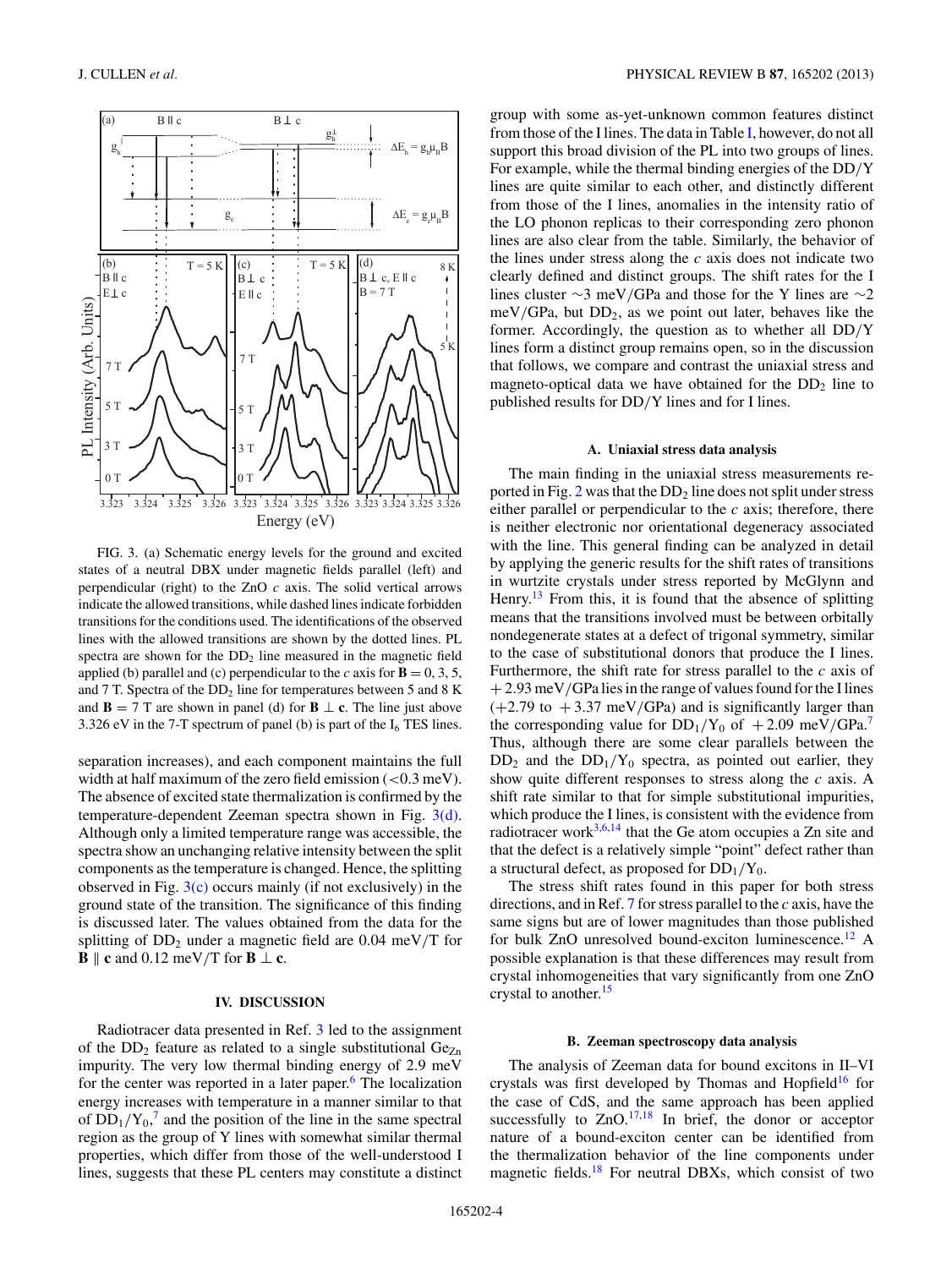electrons and a hole, the two electrons couple to form for a spin zero state and the hole is the only unpaired spin in the excited state. For the bare neutral donor, i.e., the ground state, there is an unpaired electron. Thus, the excited state splitting in DBXs is due to the hole (from the  $\Gamma_7$  *A* valence band) and governed by the hole *g* value *gh*, while the ground state splitting is governed by the electron *g* value *ge*. The *gh* is highly anisotropic, with the value for fields perpendicular to the *c* axis  $g_h^{\perp}$  being close to zero;<sup>[19](#page-6-0)</sup> therefore, the splitting for DBX features for **B**  $\perp$  **c** is mostly due to  $g_e$ , i.e., to a ground state splitting. For fields parallel to the *c* axis, the usual situation in ZnO is that  $g_h < 0$  and  $|g_h| < g_e$ , with the result that a DBX line splitting for **B** ⊥ **c** is found to be larger than that observed for **B**  $\parallel$  c.<sup>[7,17](#page-6-0)</sup> The schematic energy level diagram included in Fig.  $3(a)$  incorporates all of these factors.

We now apply these rules to the case of  $DD_2$ . The splitting for **B**  $\perp$  **c** is larger than that for **B**  $\parallel$  **c**, and it occurs in the ground state, while for  $\bf{B} \parallel \bf{c}$ , we observe only a broadening of the line. Based on this characteristic behavior, we conclude that the  $DD<sub>2</sub>$  line results from the recombination of a neutral DBX. This supports our earlier identification of the PL lines near 3.262 eV as TES lines associated with DD<sub>2</sub>.

The values of both *gh* and *ge* are normally obtained by fitting angular dependence data to general equations that take account of anisotropy in both *gh* and *ge*. Our data are limited to the special cases of **B**  $\parallel$  **c** and **B**  $\perp$  **c** only, but we can nevertheless estimate the values for *gh* if we assume that *ge* has a typical value and that the *ge* anisotropy is negligible, as has been found to be the case for  $ZnO<sup>17</sup>$  $ZnO<sup>17</sup>$  $ZnO<sup>17</sup>$  The schematic energy level diagrams in Fig.  $3(a)$  provide the necessary background for the estimation of *g* values. The solid vertical arrows indicate the allowed transitions, while the dashed lines indicate forbidden transitions for the directions of the magnetic field **B** and the luminescence electric polarization vectors **E** used in the measurements. For **B**  $\parallel$  **c**, the separation of the observed transitions is governed by the value of |*ge*| − |*gh* |, since the shifts in the ground and excited states are subtractive. In contrast, for **B**  $\perp$  **c**, the separation is determined by the value of  $|g_e| + |g_h^{\perp}|$ , since the shifts in the ground and excited states in this case are additive. In addition, we can deduce the relative magnitudes of  $|g_e|$ and  $|g_h$ <sup>||</sup>| from the relative intensity of the two lines in the **B**  $\parallel$  **c** data. Since the lower energy line is the weaker one, it must originate on the upper level of the excited state, which has a lower population, and this requires  $|g_h$ <sup>||</sup>| <  $|g_e|$ . Regarding the sign of  $g_h$ <sup> $\parallel$ </sup>, we do not have polarization data on which to base a decision, and in the calculation that follows we assume that it is negative, as is the case for ZnO DBXs studied to date. $7,17$ 

From the data presented in Fig.  $3(b)$  and  $3(c)$ , we found that the splitting of DD2 under a magnetic field is 0.04 meV*/*T for **B**  $\parallel$  **c** and 0.12 meV/T for **B**  $\perp$  **c**. Starting with the case of **B**  $\perp$  **c**, our data give the effective *g* value for the exciton  $g_{\text{exc}} =$ 2.07. For **B**  $\parallel$  **c**, the value obtained is  $g_{\text{exc}} = 0.69$ . If we assume that  $g_e = 2.02$  (the value reported for  $DD_1/Y_0$ ), then we obtain  $g_h$ <sup> $\parallel$ </sup> = −1.33 and  $g_h$ <sup> $\perp$ </sup> = 0.05. The corresponding values for the case of  $DD_1/Y_0$  in Ref. [7](#page-6-0) are  $g_h$ <sup> $\parallel$ </sup> =  $-1.30$  and  $g_h$ <sup> $\perp$ </sup> = 0.15. We can make the same calculation assuming a *ge* value of 1.90, which is in the range found for the I lines, and from this we obtain  $g_h$ <sup> $\parallel$ </sup> = -1.21 and  $g_h$ <sup> $\perp$ </sup> = 0.17. These compare

to  $g_h$ <sup> $\parallel$ </sup> = −1.21 and  $g_h$ <sup> $\perp$ </sup> = 0.1 for I<sub>4</sub> and  $g_h$ <sup> $\parallel$ </sup> = −1.27 and  $g_h^{\perp} = 0.06$  for I<sub>9</sub>.<sup>[17](#page-6-0)</sup> Overall, the *g*-value estimates, unlike the stress shift rates, do not clearly discriminate between the I line and the  $DD/Y$  line nature for  $DD_2$ . However, this is not unexpected, as the *g* values are dominated by electron and hole spin. Regardless of the detailed electron and hole *g* values, the main finding of the magneto-optical studies is that the  $DD<sub>2</sub>$  line shows behavior characteristic of neutral DBX emission.

#### **C. A model for the DD2 recombination center**

We now consider several models for the  $DD<sub>2</sub>$  center that possess the trigonal symmetry and neutral DBX character indicated by the uniaxial stress and magneto-optical data.

#### *1. Recombination at neutral Ge***Zn** *impurities*

The simplest case to consider is that the center consists of isolated  $Ge_{Zn}$  atoms. This satisfies the symmetry requirement and is consistent with the radioactivity data published previously<sup>3,6</sup> and, in general terms, with  $D^{0}X$  recombination, since  $Ge_{Zn}$  would act as a donor. However, as a group IV impurity on a group II Zn site, Ge acts as a double donor, so the details of the exciton states differ from those of a single donor and they are not consistent with the magneto-optical data. Furthermore, it is difficult to reconcile a large exciton localization energy of 53 meV with a center containing three electrons and a hole.

The possibility that the luminescence is due to the recombination of a weakly localized hole with an electron on a neutral Ge double donor exists as well, since such an entity consists of two electrons and a hole, equivalent to a DBX. This entity could also be viewed as an exciton bound to a singly ionized double donor, so it is consistent with the magneto-optical data. These alternatives were considered as possible models for the  $DD_1/Y_0$  defect by Wagner *et al.*,<sup>[7](#page-6-0)</sup> who provided a detailed analysis of the thermal and spectral characteristics that follow. If we consider this possibility for the case of  $DD_2$ , the main difficulty lies with the positions of the TES lines. As the ground state after recombination is a singly ionized double donor, TES lines associated with  $DD<sub>2</sub>$  are expected to lie at a large separation from the principal line. The only lines we have observed as possible TES lines are ∼63 meV below DD<sub>2</sub>. If we assign this energy to the  $1s \rightarrow 2p$  transition of an electron bound to a  $Ge^{2+}$  core, then we obtain an estimated binding energy for the second electron on the Ge double donor of ∼80 meV. If we apply a simple heliumlike model to the double donor, with the neutral state being  $He^{0}$  and the singly ionized state being  $He^+$ , then the (first) electron on  $He^0$  has a binding energy that is only 1*/*4 of that of the (second) electron on  $He<sup>+</sup>$ . In the present case, this implies that the first electron on the Ge double donor is bound by only ∼20 meV, which is extremely shallow and less than half of the typical effective mass donor-binding energies deduced for the common single donor impurities.[7](#page-6-0) Still, it remains a possibility. Bearing in mind the very weak  $DD_2$  thermal binding energy of only  $2.9 \,\mathrm{meV}$ ,<sup>[6](#page-6-0)</sup> and its shallow donorlike stress behavior, we cannot exclude the recombination of a hole with an electron on the neutral Ge double donor as the origin of the  $DD_2$  luminescence.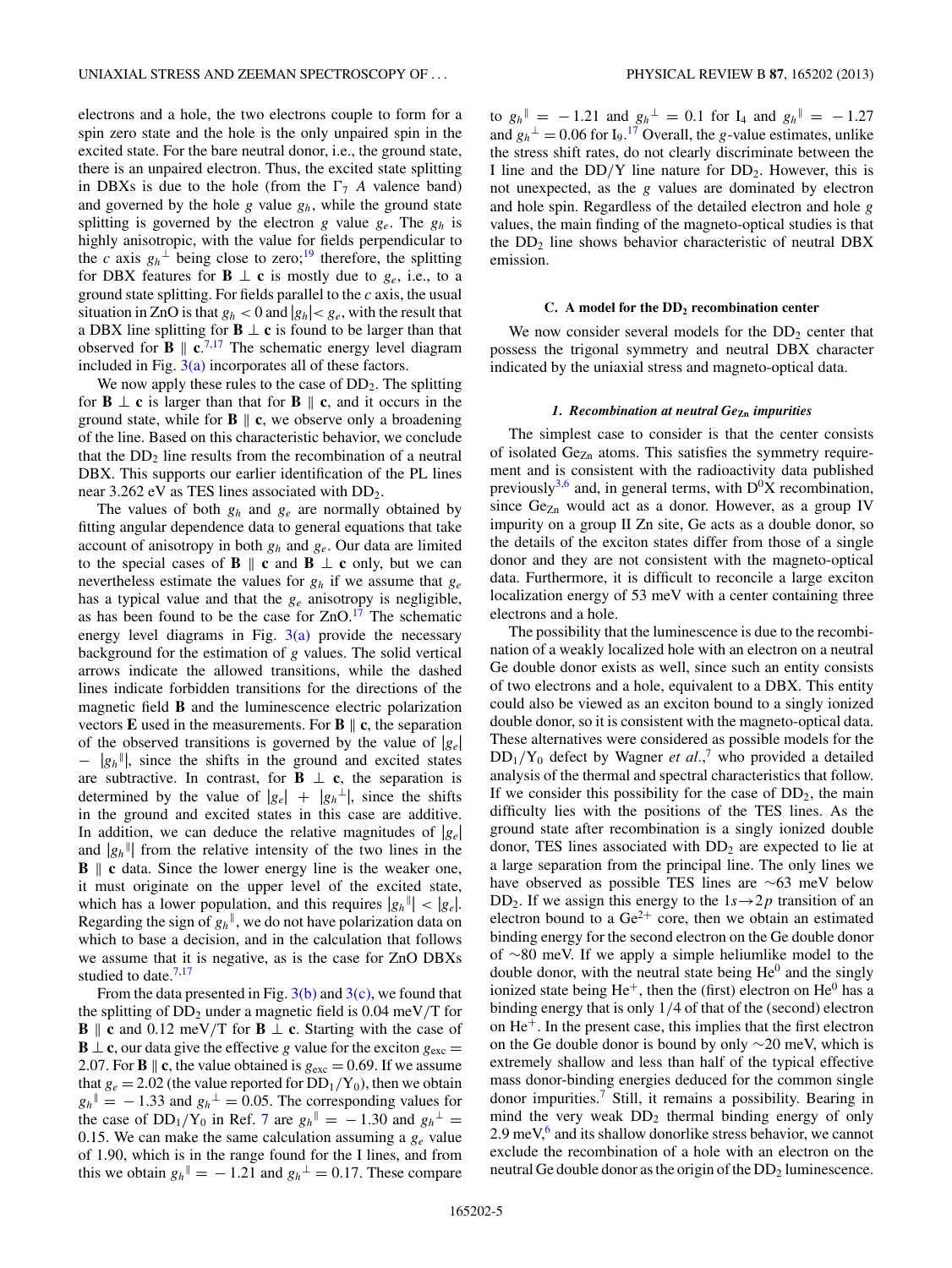## *2. A compound Ge defect in ZnO*

<span id="page-5-0"></span>We now consider the possibility that  $DD_2$  results from a combination of a  $Ge_{Zn}$  substitutional impurity and another simple impurity or defect, i.e., from a compound defect in which the Ge impurity is just one of the components. Examples of such a defect include  $Ge_{Zn}$  in combination with a nearby vacancy or acceptor impurity such as  $Cu<sub>Zn</sub>$  or  $Li_{Zn}$ . These latter cases are both deep acceptors in  $ZnO$ , <sup>20,21</sup> which could create local potentials to attract diffusing Ge impurities into their vicinity in the crystal. In considering these various possibilities, the trigonal symmetry and donor nature established from experiment must be paramount. We first consider Ge-acceptor pairs, where the single acceptor (e.g., suggested earlier as Cu or Li) partially compensates the Gez<sub>n</sub> double donor. In order to retain trigonal symmetry, the Cu or Li atom would have to lie along the *c* axis in a Zn site, and the closest such site lies one lattice constant from the location of the Ge atom. In a similar fashion, instead of an acceptor impurity, there could exist a Zn vacancy  $V_{Zn}$  along the *c* axis. The electrical behavior of  $V_{Zn}$  is that of an acceptor,  $22,23$  so here too the required trigonal symmetry and donor character for  $DD_2$  could be produced by  $V_{Zn}$  on the *c* axis close to the  $Ge_{Zn}$  impurity. However, the O vacancy  $(V<sub>O</sub>)$  acts as a donor, so it does not provide the compensation required for  $Ge_{Zn}$ .<sup>[24](#page-6-0)</sup> In this model, the recombining electron and hole wavefunctions have different distributions over the defect, and the electron and hole could be expected to have different individual binding energies to the defect, with the more loosely bound particle mainly determining the thermal binding energy and the other mainly determining the spectral position.

The involvement of Cu or Li could, in principle, be examined by implanting Ge into starting ZnO material with differing amounts of these impurities. However, commercially available ZnO tends to have significant levels of these impurities already present, making the use of widely varying Cu or Li concentrations difficult to achieve. Annealing in a Zn-rich atmosphere favors the destruction of Zn vacancies, and this might provide evidence to support the involvement of Zn vacancies if the  $DD_2$  signal was found to decrease significantly under such conditions.

#### *3. Recombination at structural defects*

Given its similarities in some respects to the  $DD_1/Y_0$ center, we consider the possibility that  $DD_2$  involves  $D^0X$ recombination in the vicinity of a structural defect, as has been suggested for  $DD_1/Y_0$  by Wagner *et al.*<sup>[7](#page-6-0)</sup> These authors provided a detailed qualitative model based on a defect core consisting of two adjacent donor centers producing the equivalent of a single DBX following the capture of an exciton or a hole (depending on the initial charge state of the core) under illumination. One of the main arguments presented in favor of such an extended defect model is the significantly different uniaxial pressure coefficient of DD1*/*Y0 in comparison to that of the I lines for pressure parallel to the *c* axis. This finding, according to those authors, "indicates a distinctly different structure of the  $[DD_1]/Y_0$  defect cores in comparison to the shallow bound excitons.["7](#page-6-0) If we apply this reasoning (in reverse) to the case of  $DD_2$ , then the similar uniaxial pressure coefficients we found for  $DD<sub>2</sub>$  and the I lines indicate similar defect cores for  $DD_2$  and the I lines; i.e., the pressure coefficient data favor the identification of  $DD<sub>2</sub>$  with a simple substitutional impurity.

In principle, it is possible that extended crystal defects could result in partial compensation of the  $Ge_{Zn}$  double donors, thereby creating a single donor center, and the strain effects of a structural defect could contribute to the electron and hole becoming bound in the complex without destroying the trigonal symmetry of the core of the exciton complex. On balance, however, we believe that this model is unnecessarily complicated for  $DD_2$  and that the defect that binds the exciton is more likely to involve a single Ge impurity atom in a suitable charge state, possibly in conjunction with another impurity or a vacancy.

## **V. SUMMARY**

The properties of the Ge-related  $DD_2$  PL line at 3.324 eV in ZnO have been examined using uniaxial stress and Zeeman measurements. The uniaxial stress data show that the line is due to transitions between orbitally nondegenerate states at a defect of trigonal symmetry, and the Zeeman data show that the line has the characteristics typical of DBX recombination. The line is found to have some parallels to the Y lines associated with structural crystal defects, yet it shows some similarities to the well-understood bound-exciton I lines that arise from simple substitutional impurities. In principle, the defect responsible for  $DD_2$  could be as simple as a  $Ge_{Zn}$ double-donor impurity that captures a hole with a very low binding energy. Alternatively, a neutral donor produced by a compound defect involving  $Ge_{Zn}$  and some other crystal imperfection, such as a nearby acceptor impurity, Zn-site vacancy, or structural defect that does not destroy the trigonal symmetry, would also fit the experimental data. Distinguishing between these possibilities, and explaining the anomalous properties of loosely bound but spectrally deep bound-exciton luminescence lines, is one of the major challenges at this time in ZnO PL spectroscopy.

## **ACKNOWLEDGMENTS**

This paper has been supported by Science Foundation Ireland under Project No. 08/RFP/PHY1558 and by the European Community as an integrating activity under both Support of Public and Industrial Research Using Ion Beam Technology (Project No. 227012) and European Nuclear Science and Applications Research (Project No. 262010). Thanks also to Markus R. Wagner of the Technische Universität Berlin for helpful discussion.

<sup>\*</sup> Corresponding author: martin.henry@dcu.ie

<sup>&</sup>lt;sup>1</sup>C. Klingshirn, J. Fallert, H. Zhou, J. Sartor, C. Thiele, F. Maier-Flaig, D. Schneider, and H. Kalt, [Phys. Status Solidi B](http://dx.doi.org/10.1002/pssb.200983195) **247**, 1424 [\(2010\).](http://dx.doi.org/10.1002/pssb.200983195)

<sup>&</sup>lt;sup>2</sup>B. K. Meyer, H. Alves, D. M. Hofmann, W. Kriegseis, D. Forster, F. Bertram, J. Christen, A. Hoffmann, M. Strassburg, M. Dworzak, U. Haboeck, and A. V. Rodina, [Phys. Status Solidi B](http://dx.doi.org/10.1002/pssb.200301962) **241**, 231 [\(2004\).](http://dx.doi.org/10.1002/pssb.200301962)